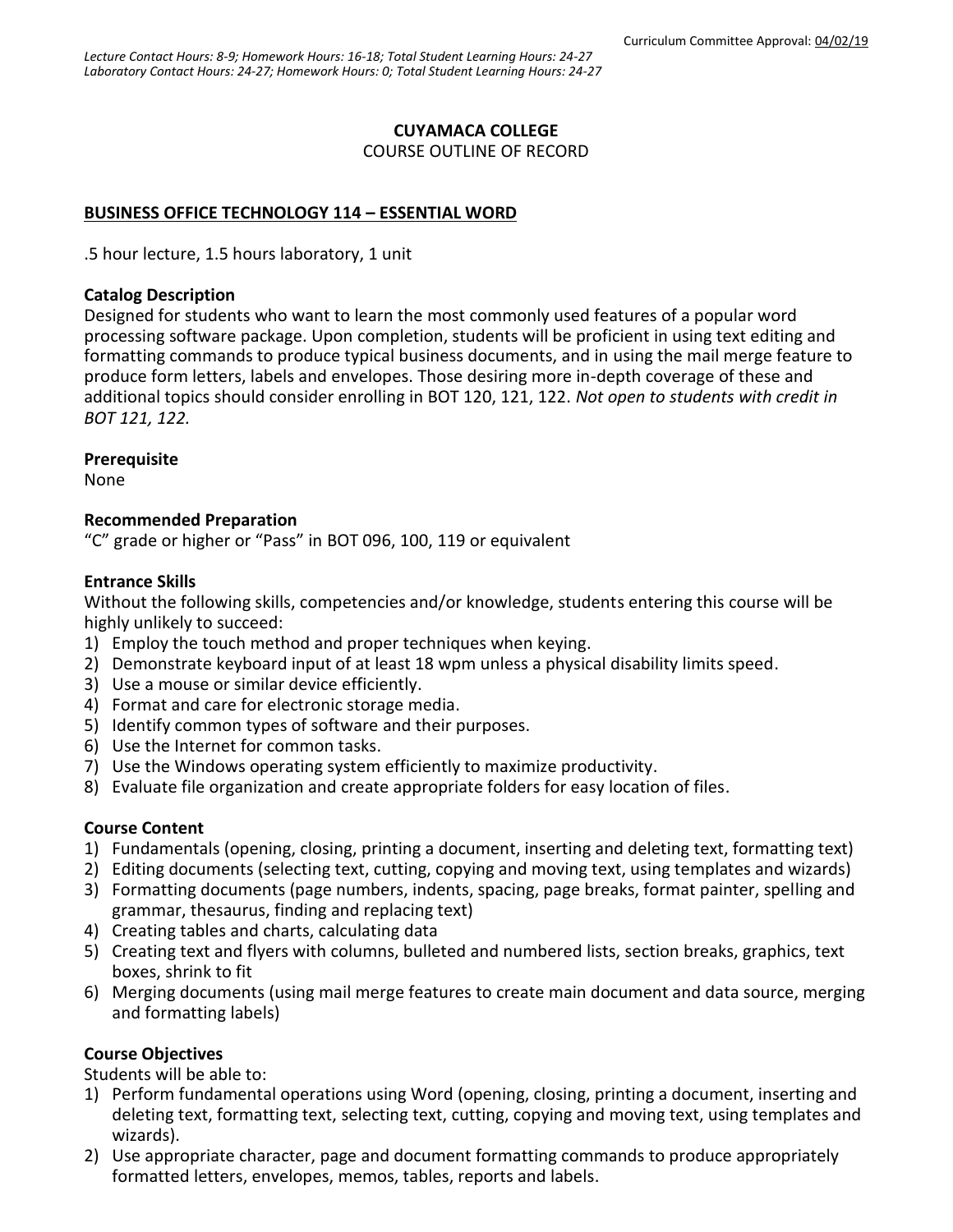- 3) Use the mail merge feature to produce form letters, envelopes and labels.
- 4) Apply editing and proofing tools such as cut, copy, find and replace, spelling and grammar checker, and the thesaurus to produce error-free documents. Select appropriate graphics and insert into a document.
- 5) Analyze a given document and edit or enhance as necessary to make it attractive and usable.
- 6) Use efficient and appropriate file management techniques.

## **Method of Evaluation**

A grading system will be established by the instructor and implemented uniformly. Grades will be based on demonstrated proficiency in subject matter determined by multiple measurements for evaluation, one of which must be essay exams, skills demonstration or, where appropriate, the symbol system.

- 1) Projects, assignments, quizzes, objective performance exams, and final exam which measure students' ability to demonstrate proficiency in using text editing and formatting commands to produce typical business documents, and in using the mail merge feature to produce form letters, labels and envelopes.
- 2) Assignments and objective performance exams which measure students' ability to apply efficient and appropriate file management techniques to maintain and manage files.

## **Special Materials Required of Student**

Electronic storage media

## **Minimum Instructional Facilities**

Computer lab with appropriate software

## **Method of Instruction**

- 1) One-on-one individualized or group lecture
- 2) Self-paced reading and lab projects
- 3) Individual assistance

# **Out-of-Class Assignments**

Assigned textbook reading

## **Texts and References**

- 1) Required (representative example): Rutkosky, et al., *Marquee Series: Microsoft Word 365*, *2019 Edition*, Paradigm Publishing, 2020.
- 2) Supplemental: None

## **Exit Skills**

Students having successfully completed this course exit with the following skills, competencies and/or knowledge:

- 1) Use appropriate character, page and document formatting commands to produce appropriately formatted letters, envelopes, memos, tables, reports and labels.
- 2) Use the mail merge feature to produce form letters, envelopes and labels.
- 3) Use editing and proofing tools such as cut, copy, find and replace, spelling and grammar checker, and the thesaurus to produce error-free documents. Select appropriate graphics and insert into a document.